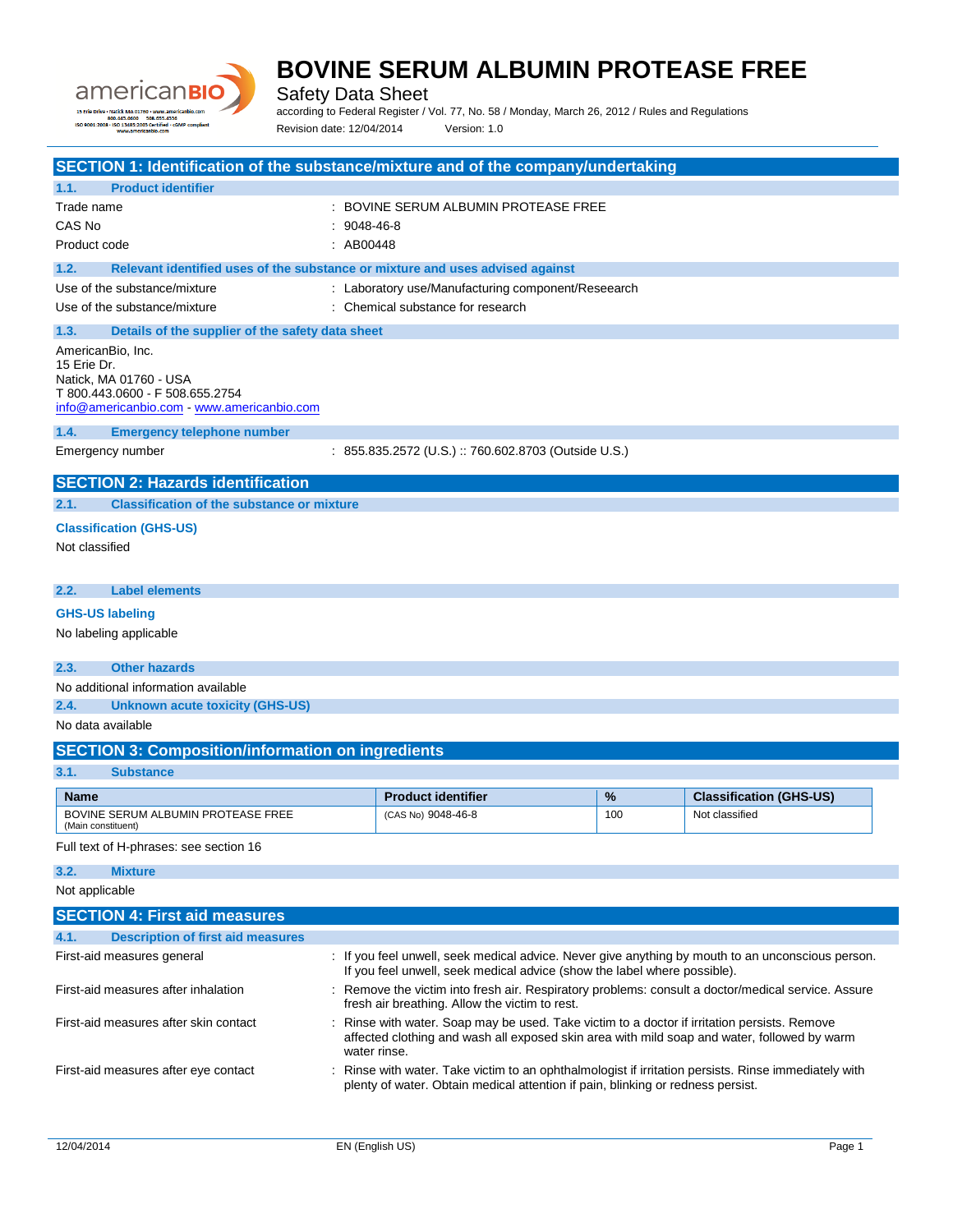Safety Data Sheet

according to Federal Register / Vol. 77, No. 58 / Monday, March 26, 2012 / Rules and Regulations

|                                                                                                         | First-aid measures after ingestion                                         | : Rinse mouth with water. Immediately after ingestion: give lots of water to drink. Call Poison<br>Information Centre (www.big.be/antigif.htm). Consult a doctor/medical service if you feel unwell.<br>Rinse mouth. Do NOT induce vomiting. Obtain emergency medical attention.                   |  |  |
|---------------------------------------------------------------------------------------------------------|----------------------------------------------------------------------------|----------------------------------------------------------------------------------------------------------------------------------------------------------------------------------------------------------------------------------------------------------------------------------------------------|--|--|
| 4.2.                                                                                                    | Most important symptoms and effects, both acute and delayed                |                                                                                                                                                                                                                                                                                                    |  |  |
| Symptoms/injuries                                                                                       |                                                                            | : Unlikely to cause harmful effects. Not expected to present a significant hazard under anticipated<br>conditions of normal use.                                                                                                                                                                   |  |  |
| 4.3.                                                                                                    | Indication of any immediate medical attention and special treatment needed |                                                                                                                                                                                                                                                                                                    |  |  |
|                                                                                                         | No additional information available                                        |                                                                                                                                                                                                                                                                                                    |  |  |
|                                                                                                         | <b>SECTION 5: Firefighting measures</b>                                    |                                                                                                                                                                                                                                                                                                    |  |  |
| 5.1.                                                                                                    | <b>Extinguishing media</b>                                                 |                                                                                                                                                                                                                                                                                                    |  |  |
|                                                                                                         | suitable extinguishing media                                               | : Water spray. Polyvalent foam. ABC powder. Carbon dioxide. Foam. Dry powder. Carbon dioxide.<br>Water spray. Sand.                                                                                                                                                                                |  |  |
|                                                                                                         | Unsuitable extinguishing media                                             | : No unsuitable extinguishing media known. Do not use a heavy water stream.                                                                                                                                                                                                                        |  |  |
| 5.2.                                                                                                    | Special hazards arising from the substance or mixture                      |                                                                                                                                                                                                                                                                                                    |  |  |
| Fire hazard                                                                                             |                                                                            | : DIRECT FIRE HAZARD. No data available on direct fire hazard. INDIRECT FIRE HAZARD. No<br>data available on indirect fire hazard.                                                                                                                                                                 |  |  |
| Explosion hazard                                                                                        |                                                                            | : DIRECT EXPLOSION HAZARD. No data available on direct explosion hazard. INDIRECT<br>EXPLOSION HAZARD. No data available on indirect explosion hazard.                                                                                                                                             |  |  |
| Reactivity                                                                                              |                                                                            | : On burning: release of toxic and corrosive gases/vapours (nitrous vapours, carbon monoxide -<br>carbon dioxide).                                                                                                                                                                                 |  |  |
| 5.3.                                                                                                    | <b>Advice for firefighters</b>                                             |                                                                                                                                                                                                                                                                                                    |  |  |
|                                                                                                         | Precautionary measures fire                                                | Exposure to fire/heat: keep upwind. Exposure to fire/heat: consider evacuation. Exposure to<br>fire/heat: have neighbourhood close doors and windows.                                                                                                                                              |  |  |
|                                                                                                         | Firefighting instructions                                                  | Dilute toxic gases with water spray. Use water spray or fog for cooling exposed containers.<br>Exercise caution when fighting any chemical fire. Avoid (reject) fire-fighting water to enter<br>environment.                                                                                       |  |  |
| Protection during firefighting                                                                          |                                                                            | : Heat/fire exposure: compressed air/oxygen apparatus. Do not enter fire area without proper<br>protective equipment, including respiratory protection.                                                                                                                                            |  |  |
|                                                                                                         | <b>SECTION 6: Accidental release measures</b>                              |                                                                                                                                                                                                                                                                                                    |  |  |
| 6.1.                                                                                                    | Personal precautions, protective equipment and emergency procedures        |                                                                                                                                                                                                                                                                                                    |  |  |
| 6.1.1.                                                                                                  | For non-emergency personnel                                                |                                                                                                                                                                                                                                                                                                    |  |  |
|                                                                                                         | Protective equipment                                                       | : Gloves. Protective clothing. Dust cloud production: compressed air/oxygen apparatus.                                                                                                                                                                                                             |  |  |
|                                                                                                         | <b>Emergency procedures</b>                                                | : Mark the danger area. Prevent dust cloud formation, e.g. by wetting. No naked flames. Wash<br>contaminated clothes. Evacuate unnecessary personnel.                                                                                                                                              |  |  |
|                                                                                                         | Measures in case of dust release                                           | : In case of dust production: keep upwind. Dust production: have neighbourhood close doors and<br>windows.                                                                                                                                                                                         |  |  |
| 6.1.2.                                                                                                  | <b>For emergency responders</b>                                            |                                                                                                                                                                                                                                                                                                    |  |  |
|                                                                                                         | Protective equipment                                                       | Equip cleanup crew with proper protection.                                                                                                                                                                                                                                                         |  |  |
|                                                                                                         | <b>Emergency procedures</b>                                                | : Ventilate area.                                                                                                                                                                                                                                                                                  |  |  |
| 6.2.                                                                                                    | <b>Environmental precautions</b>                                           |                                                                                                                                                                                                                                                                                                    |  |  |
| Prevent entry to sewers and public waters. Notify authorities if liquid enters sewers or public waters. |                                                                            |                                                                                                                                                                                                                                                                                                    |  |  |
| 6.3.                                                                                                    | Methods and material for containment and cleaning up                       |                                                                                                                                                                                                                                                                                                    |  |  |
| For containment                                                                                         |                                                                            | : Contain released substance, pump into suitable containers. Plug the leak, cut off the supply.<br>Knock down/dilute dust cloud with water spray.                                                                                                                                                  |  |  |
| Methods for cleaning up                                                                                 |                                                                            | Stop dust cloud by humidifying. Scoop solid spill into closing containers. Clean contaminated<br>surfaces with an excess of water. Wash clothing and equipment after handling. On land, sweep<br>or shovel into suitable containers. Minimize generation of dust. Store away from other materials. |  |  |
| 6.4.                                                                                                    | <b>Reference to other sections</b>                                         |                                                                                                                                                                                                                                                                                                    |  |  |

See Heading 8. Exposure controls and personal protection.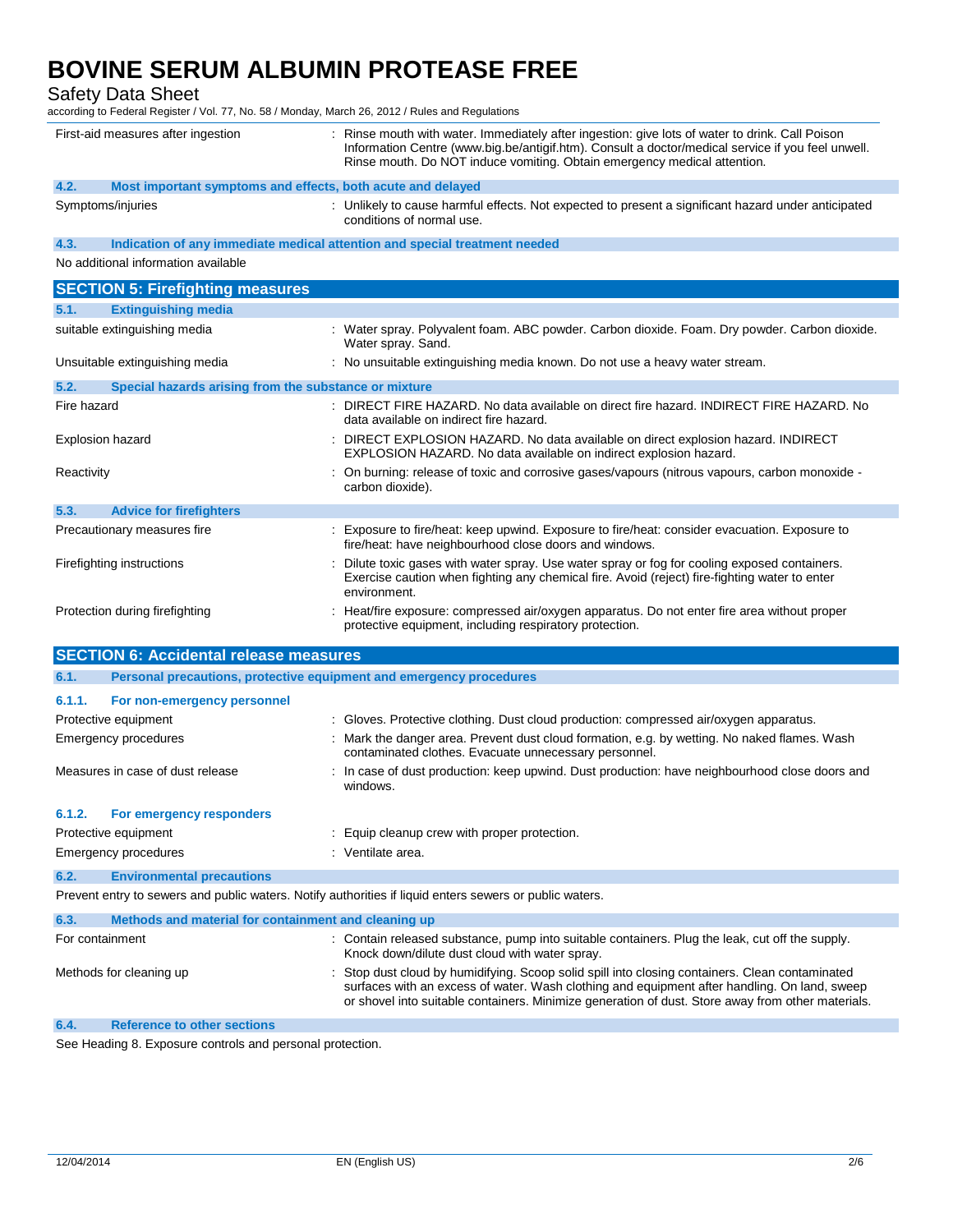Safety Data Sheet

according to Federal Register / Vol. 77, No. 58 / Monday, March 26, 2012 / Rules and Regulations

| <b>SECTION 7: Handling and storage</b>                               |                                                                                                                                                                                                                                                                                                                                                                                                                                                                                          |  |  |  |
|----------------------------------------------------------------------|------------------------------------------------------------------------------------------------------------------------------------------------------------------------------------------------------------------------------------------------------------------------------------------------------------------------------------------------------------------------------------------------------------------------------------------------------------------------------------------|--|--|--|
| <b>Precautions for safe handling</b><br>7.1.                         |                                                                                                                                                                                                                                                                                                                                                                                                                                                                                          |  |  |  |
| Precautions for safe handling                                        | : Comply with the legal requirements. Clean contaminated clothing. Avoid raising dust. Keep away<br>from naked flames/heat. Observe normal hygiene standards. Keep container tightly closed. Carry<br>operations in the open/under local exhaust/ventilation or with respiratory protection. Wash hands<br>and other exposed areas with mild soap and water before eat, drink or smoke and when leaving<br>work. Provide good ventilation in process area to prevent formation of vapor. |  |  |  |
| 7.2.<br>Conditions for safe storage, including any incompatibilities |                                                                                                                                                                                                                                                                                                                                                                                                                                                                                          |  |  |  |
| Storage conditions                                                   | : Keep only in the original container in a cool, well ventilated place away from : Direct sunlight.<br>Keep container closed when not in use.                                                                                                                                                                                                                                                                                                                                            |  |  |  |
| Incompatible products                                                | : Strong bases, strong acids.                                                                                                                                                                                                                                                                                                                                                                                                                                                            |  |  |  |
| Incompatible materials                                               | : Sources of ignition. Direct sunlight.                                                                                                                                                                                                                                                                                                                                                                                                                                                  |  |  |  |
| Heat-ignition                                                        | : KEEP SUBSTANCE AWAY FROM: heat sources.                                                                                                                                                                                                                                                                                                                                                                                                                                                |  |  |  |
| Prohibitions on mixed storage                                        | : KEEP SUBSTANCE AWAY FROM: oxidizing agents.                                                                                                                                                                                                                                                                                                                                                                                                                                            |  |  |  |
| Storage area                                                         | : Store in a dry area. Keep container in a well-ventilated place. Meet the legal requirements.                                                                                                                                                                                                                                                                                                                                                                                           |  |  |  |
| Special rules on packaging                                           | : SPECIAL REQUIREMENTS: closing. correctly labelled. meet the legal requirements. Secure<br>fragile packagings in solid containers.                                                                                                                                                                                                                                                                                                                                                      |  |  |  |
| Packaging materials                                                  | : SUITABLE MATERIAL: No data available. MATERIAL TO AVOID: No data available.                                                                                                                                                                                                                                                                                                                                                                                                            |  |  |  |
| Specific end use(s)<br>7.3.                                          |                                                                                                                                                                                                                                                                                                                                                                                                                                                                                          |  |  |  |

No additional information available

#### **SECTION 8: Exposure controls/personal protection**

#### **8.1. Control parameters**

No additional information available

### **8.2. Exposure controls**

| Personal protective equipment     | : Avoid all unnecessary exposure.                                                                                                                                                |
|-----------------------------------|----------------------------------------------------------------------------------------------------------------------------------------------------------------------------------|
| Materials for protective clothing | : GIVE EXCELLENT RESISTANCE: No data available. GIVE GOOD RESISTANCE: No data<br>available. GIVE LESS RESISTANCE: No data available. GIVE POOR RESISTANCE: No data<br>available. |
| Hand protection                   | : Gloves. Wear protective gloves.                                                                                                                                                |
| Eye protection                    | : Safety glasses. Chemical goggles or safety glasses.                                                                                                                            |
| Skin and body protection          | : Protective clothing.                                                                                                                                                           |
| Respiratory protection            | : Dust production: dust mask with filter type P1. Wear approved mask.                                                                                                            |
| Other information                 | : When using, do not eat, drink or smoke.                                                                                                                                        |

### **SECTION 9: Physical and chemical properties**

| Information on basic physical and chemical properties<br>9.1. |                        |
|---------------------------------------------------------------|------------------------|
| Physical state                                                | Solid                  |
| Appearance                                                    | Crystalline powder.    |
| Color                                                         | White to light yellow. |
| Odor                                                          | Mild odour.            |
| Odor threshold                                                | No data available      |
| рH                                                            | No data available      |
| pH solution                                                   | $6 - 8$                |
| Relative evaporation rate (butyl acetate=1)                   | No data available      |
| Melting point                                                 | No data available      |
| Freezing point                                                | No data available      |
| Boiling point                                                 | No data available      |
| Flash point                                                   | No data available      |
| Self ignition temperature                                     | No data available      |
| Decomposition temperature                                     | No data available      |
| Flammability (solid, gas)                                     | No data available      |
| Vapor pressure                                                | No data available      |
| Relative vapor density at 20 °C                               | No data available      |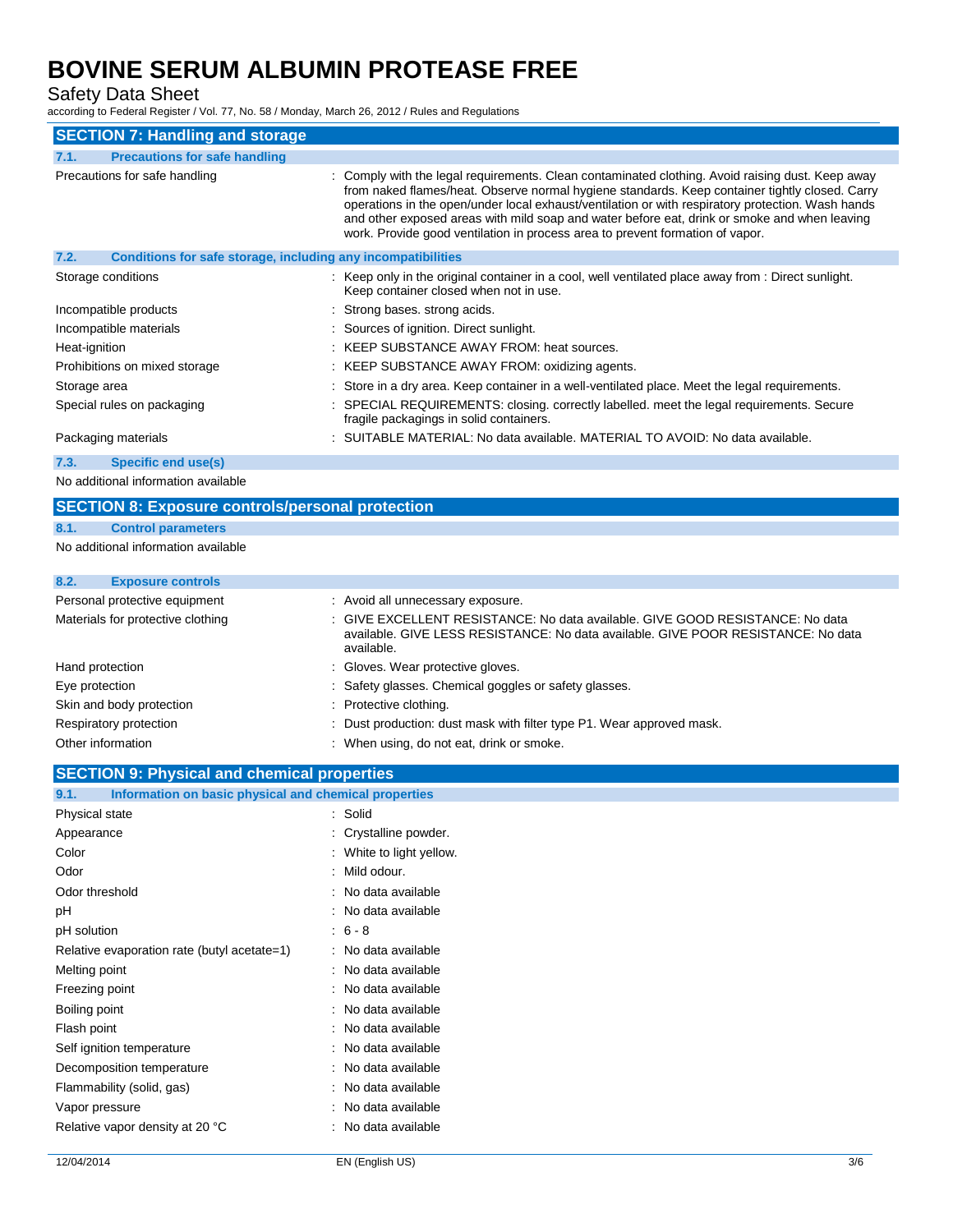Safety Data Sheet

according to Federal Register / Vol. 77, No. 58 / Monday, March 26, 2012 / Rules and Regulations

| Relative density                    | : No data available                           |
|-------------------------------------|-----------------------------------------------|
| Solubility                          | : Poorly soluble in water.<br>Water: $>$ 30 % |
| Log Pow                             | : No data available                           |
| Log Kow                             | : No data available                           |
| Viscosity, kinematic                | : No data available                           |
| Viscosity, dynamic                  | : No data available                           |
| Explosive properties                | : No data available                           |
| Oxidizing properties                | : No data available                           |
| <b>Explosive limits</b>             | : No data available                           |
| <b>Other information</b><br>9.2.    |                                               |
| No additional information available |                                               |

| <b>SECTION 10: Stability and reactivity</b>                                                                   |                                                                                   |  |  |  |
|---------------------------------------------------------------------------------------------------------------|-----------------------------------------------------------------------------------|--|--|--|
| <b>Reactivity</b><br>10.1.                                                                                    |                                                                                   |  |  |  |
| On burning: release of toxic and corrosive gases/vapours (nitrous vapours, carbon monoxide - carbon dioxide). |                                                                                   |  |  |  |
| <b>Chemical stability</b><br>10.2.                                                                            |                                                                                   |  |  |  |
| No data available. Not established.                                                                           |                                                                                   |  |  |  |
| 10.3.<br><b>Possibility of hazardous reactions</b>                                                            |                                                                                   |  |  |  |
| Not established.                                                                                              |                                                                                   |  |  |  |
| <b>Conditions to avoid</b><br>10.4.                                                                           |                                                                                   |  |  |  |
| Direct sunlight. Extremely high or low temperatures.                                                          |                                                                                   |  |  |  |
| 10.5.<br><b>Incompatible materials</b>                                                                        |                                                                                   |  |  |  |
| strong acids. Strong bases.                                                                                   |                                                                                   |  |  |  |
| 10.6.<br><b>Hazardous decomposition products</b>                                                              |                                                                                   |  |  |  |
| fume. Carbon monoxide. Carbon dioxide.                                                                        |                                                                                   |  |  |  |
| <b>SECTION 11: Toxicological information</b>                                                                  |                                                                                   |  |  |  |
| Information on toxicological effects<br>11.1.                                                                 |                                                                                   |  |  |  |
|                                                                                                               |                                                                                   |  |  |  |
| Acute toxicity                                                                                                | : Not classified                                                                  |  |  |  |
| Skin corrosion/irritation                                                                                     | Not classified                                                                    |  |  |  |
| Serious eye damage/irritation                                                                                 | Not classified                                                                    |  |  |  |
| Respiratory or skin sensitization                                                                             | Not classified                                                                    |  |  |  |
| Germ cell mutagenicity                                                                                        | Not classified                                                                    |  |  |  |
| Carcinogenicity                                                                                               | Not classified                                                                    |  |  |  |
| Reproductive toxicity                                                                                         | : Not classified                                                                  |  |  |  |
| Specific target organ toxicity (single exposure)                                                              | : Not classified                                                                  |  |  |  |
|                                                                                                               |                                                                                   |  |  |  |
| Specific target organ toxicity (repeated<br>exposure)                                                         | : Not classified                                                                  |  |  |  |
| Aspiration hazard                                                                                             | : Not classified                                                                  |  |  |  |
| Potential Adverse human health effects and<br>symptoms                                                        | : Based on available data, the classification criteria are not met.               |  |  |  |
| <b>SECTION 12: Ecological information</b>                                                                     |                                                                                   |  |  |  |
| 12.1.<br><b>Toxicity</b>                                                                                      |                                                                                   |  |  |  |
| Ecology - air                                                                                                 | : Not classified as dangerous for the ozone layer (Regulation (EC) No 1005/2009). |  |  |  |

| Ecology - water | : Severe water pollutant (surface water). No data available on ecotoxicity. |  |
|-----------------|-----------------------------------------------------------------------------|--|

| 12.2.                                                 | <b>Persistence and degradability</b> |                                                                |     |
|-------------------------------------------------------|--------------------------------------|----------------------------------------------------------------|-----|
| <b>BOVINE SERUM ALBUMIN PROTEASE FREE (9048-46-8)</b> |                                      |                                                                |     |
|                                                       | Persistence and degradability        | Biodegradability in water: no data available. Not established. |     |
|                                                       |                                      |                                                                |     |
| 12/04/2014                                            |                                      | EN (English US)                                                | 4/6 |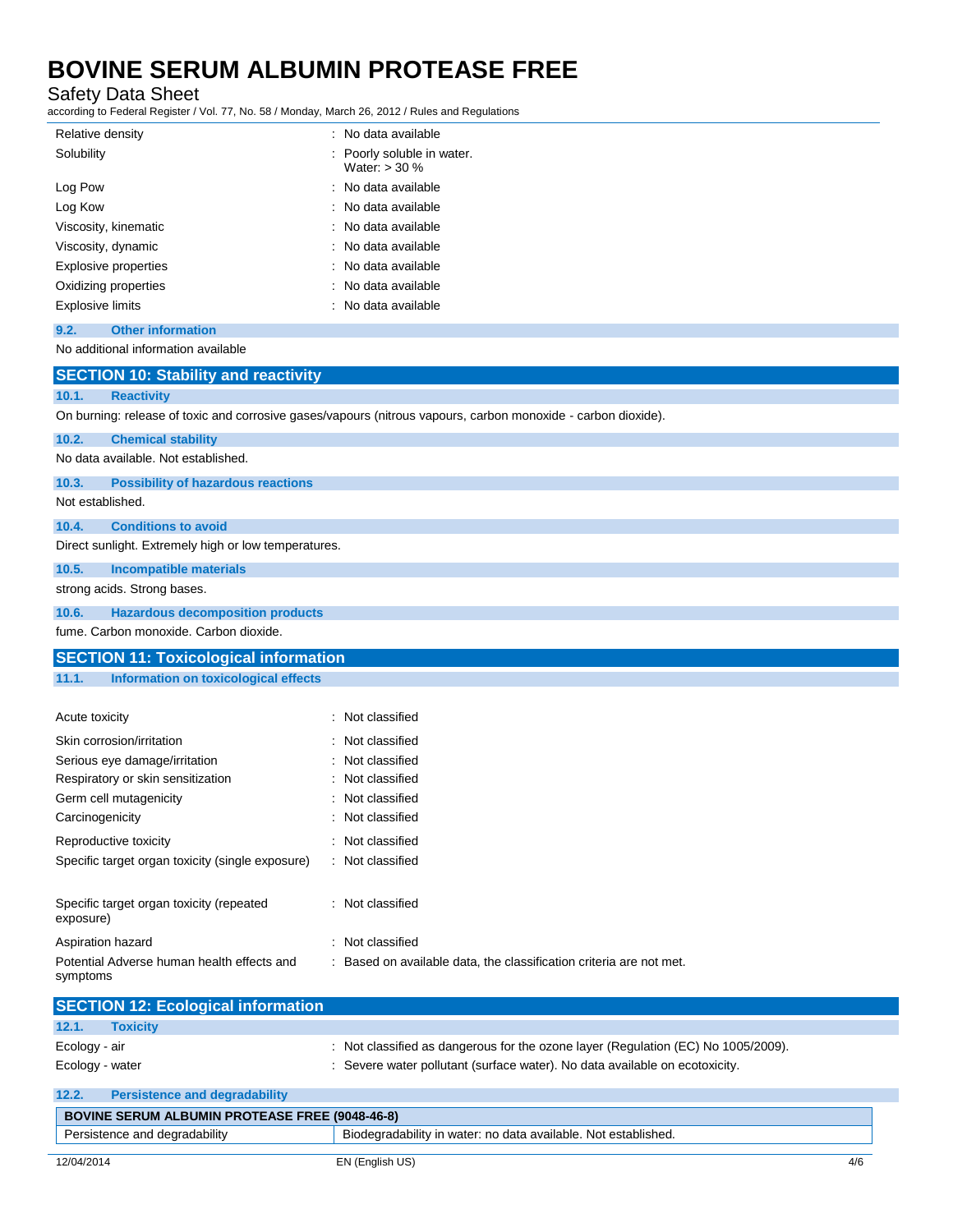### Safety Data Sheet

according to Federal Register / Vol. 77, No. 58 / Monday, March 26, 2012 / Rules and Regulations

| <b>Bioaccumulative potential</b><br>12.3.                                               |                                                                                                                           |  |  |  |
|-----------------------------------------------------------------------------------------|---------------------------------------------------------------------------------------------------------------------------|--|--|--|
| <b>BOVINE SERUM ALBUMIN PROTEASE FREE (9048-46-8)</b>                                   |                                                                                                                           |  |  |  |
| Bioaccumulative potential                                                               | No bioaccumulation data available. Not established.                                                                       |  |  |  |
| <b>Mobility in soil</b><br>12.4.                                                        |                                                                                                                           |  |  |  |
| No additional information available                                                     |                                                                                                                           |  |  |  |
| <b>Other adverse effects</b><br>12.5.                                                   |                                                                                                                           |  |  |  |
| Other information                                                                       | : Avoid release to the environment.                                                                                       |  |  |  |
| <b>SECTION 13: Disposal considerations</b>                                              |                                                                                                                           |  |  |  |
| 13.1.<br><b>Waste treatment methods</b>                                                 |                                                                                                                           |  |  |  |
| Waste disposal recommendations                                                          | Remove to an authorized waste treatment plant. Dispose in a safe manner in accordance with<br>local/national regulations. |  |  |  |
| Additional information                                                                  | : LWCA (the Netherlands): KGA category 03. Can be considered as non hazardous waste<br>according to Directive 2008/98/EC. |  |  |  |
| Ecology - waste materials                                                               | : Avoid release to the environment.                                                                                       |  |  |  |
| <b>SECTION 14: Transport information</b>                                                |                                                                                                                           |  |  |  |
| In accordance with DOT                                                                  |                                                                                                                           |  |  |  |
| No dangerous good in sense of transport regulations                                     |                                                                                                                           |  |  |  |
| <b>Additional information</b>                                                           |                                                                                                                           |  |  |  |
| Other information                                                                       | : No supplementary information available.                                                                                 |  |  |  |
|                                                                                         |                                                                                                                           |  |  |  |
| ADR<br>Transport document description                                                   | : UN N/A                                                                                                                  |  |  |  |
| Packing group (ADR)                                                                     | : N/A                                                                                                                     |  |  |  |
| Hazard identification number (Kemler No.)                                               | : N/A                                                                                                                     |  |  |  |
|                                                                                         |                                                                                                                           |  |  |  |
| Classification code (ADR)                                                               | : N/A                                                                                                                     |  |  |  |
| <b>Transport by sea</b><br>No additional information available                          |                                                                                                                           |  |  |  |
| <b>Air transport</b>                                                                    |                                                                                                                           |  |  |  |
| No additional information available                                                     |                                                                                                                           |  |  |  |
| <b>SECTION 15: Regulatory information</b>                                               |                                                                                                                           |  |  |  |
| 15.1. US Federal regulations                                                            |                                                                                                                           |  |  |  |
| <b>BOVINE SERUM ALBUMIN PROTEASE FREE (9048-46-8)</b>                                   |                                                                                                                           |  |  |  |
| Not listed on the United States TSCA (Toxic Substances Control Act) inventory           |                                                                                                                           |  |  |  |
|                                                                                         |                                                                                                                           |  |  |  |
| 15.2. International regulations                                                         |                                                                                                                           |  |  |  |
| <b>CANADA</b>                                                                           |                                                                                                                           |  |  |  |
| No additional information available                                                     |                                                                                                                           |  |  |  |
| <b>EU-Regulations</b>                                                                   |                                                                                                                           |  |  |  |
| No additional information available                                                     |                                                                                                                           |  |  |  |
|                                                                                         |                                                                                                                           |  |  |  |
| Classification according to Regulation (EC) No. 1272/2008 [CLP]<br>Not classified       |                                                                                                                           |  |  |  |
| <b>Classification according to Directive 67/548/EEC or 1999/45/EC</b><br>Not classified |                                                                                                                           |  |  |  |
| <b>National regulations</b><br>15.2.2.                                                  |                                                                                                                           |  |  |  |
| No additional information available                                                     |                                                                                                                           |  |  |  |
| 12/04/2014                                                                              | EN (English US)<br>5/6                                                                                                    |  |  |  |
|                                                                                         |                                                                                                                           |  |  |  |